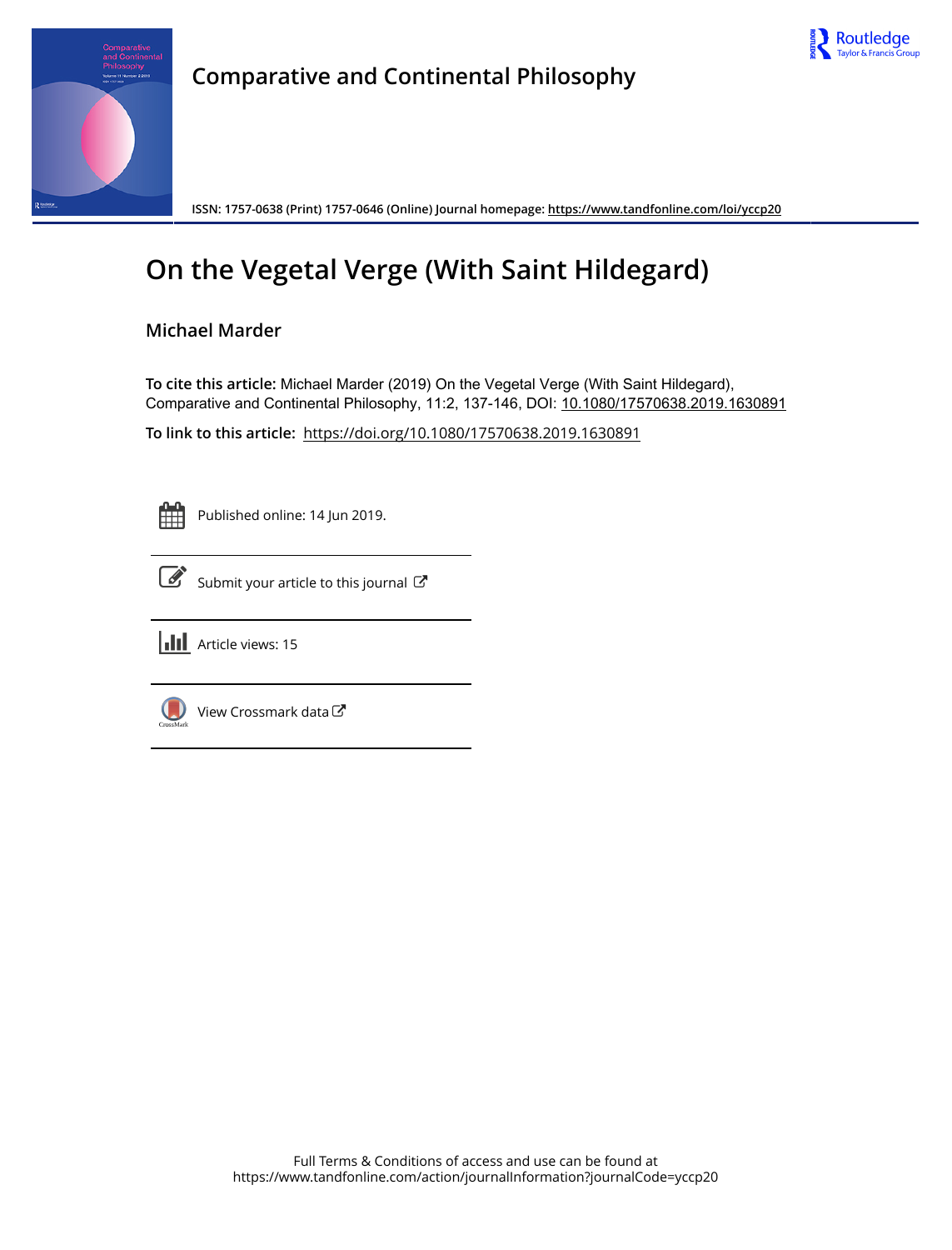

Check for updates

# <span id="page-1-0"></span>On the Vegetal Verge (With Saint Hildegard)

## Michael Marder

Ikerbasque and University of the Basque Country (UPV/EHU), Spain

#### **ABSTRACT**

This article is a meditation, developed in dialogue with the thought of twelfth-century German mystic and saint Hildegard of Bingen, on the various senses of the verge. Besides connoting a temporal and spatial edge, the verge unites such apparently disparate things as virginity and virility, vigor and virtue, veracity and viriditas – Hildegard's original term for the vegetal principle of "greening green," allowing for the self-reproduction of all finite existence. I show how, in the shadow of vegetality, the verge sparks a series of sudden reversals in which, figured as "the greenest branch," Virgin Mary is imbued with a greater strength than the Flower-Child she carries, and plant life is endowed with vigor animating the rest of creation.

#### **KEYWORDS**

Hildegard; plants; vegetal life; sexuality; verge; theology

Let us listen for once to freshness. The voice of Hildegard von Bingen (1098–1179) is still fresh – ever-fresh, ever-green – despite having first sounded almost a thousand years ago. What resonates in it is nothing like the force of the monumental "classics" that are supposed to stay eternally relevant in their immovable veracity. Her figure is not that of a towering rock that overshadows the subsequent history of thought, let alone the inherently shadowy history of the unthought and the unthinkable but intensely and mystically experienced. It is, instead, that of a tree, of plantness or vegetality, of greenness and greening (viriditas), perpetually on the verge of self-renewal, reaffirming the promise instilled in creation. With a garden in her name and cosmic vegetality in her visions, Hildegard intuited the sonorous sorority of being and endeavored to express it in her symphony in green. The secret of her voice's freshness is that its tonalities and modulations are the echoes of vegetal vitality, which, ostensibly mute, furnishes a language for singing the world as a whole. In her singularity, she exemplifies what happens when one indelibly ties one's fate to the destiny of plants.

In principio omnes creature viruerunt, / in medio flores floruerunt; / postea viriditas descendit. "In the beginning, all creation was verdant, / in the middle, flowers blossomed; / later, the greening greenness came down" (Hildegard, [Ordo](#page-10-0) 481vb, 253–254). Verdant is the virginal state of creation, a verge, from which existence commences in the absence of an absolute principle. Conceivably, flowers blossomed in the middle of the green beginning; however, the progression of these lines from Hildegard's Ordo Virtutum (The Order of the Virtues) suggests otherwise. Just as angiosperms are relative latecomers

**CONTACT** Michael Marder  $\odot$  [michael.marder@gmail.com](mailto:michael.marder@gmail.com)  $\odot$  lkerbasque and University of the Basque Country (UPV/ EHU), Spain

<sup>© 2019</sup> Informa UK Limited, trading as Taylor & Francis Group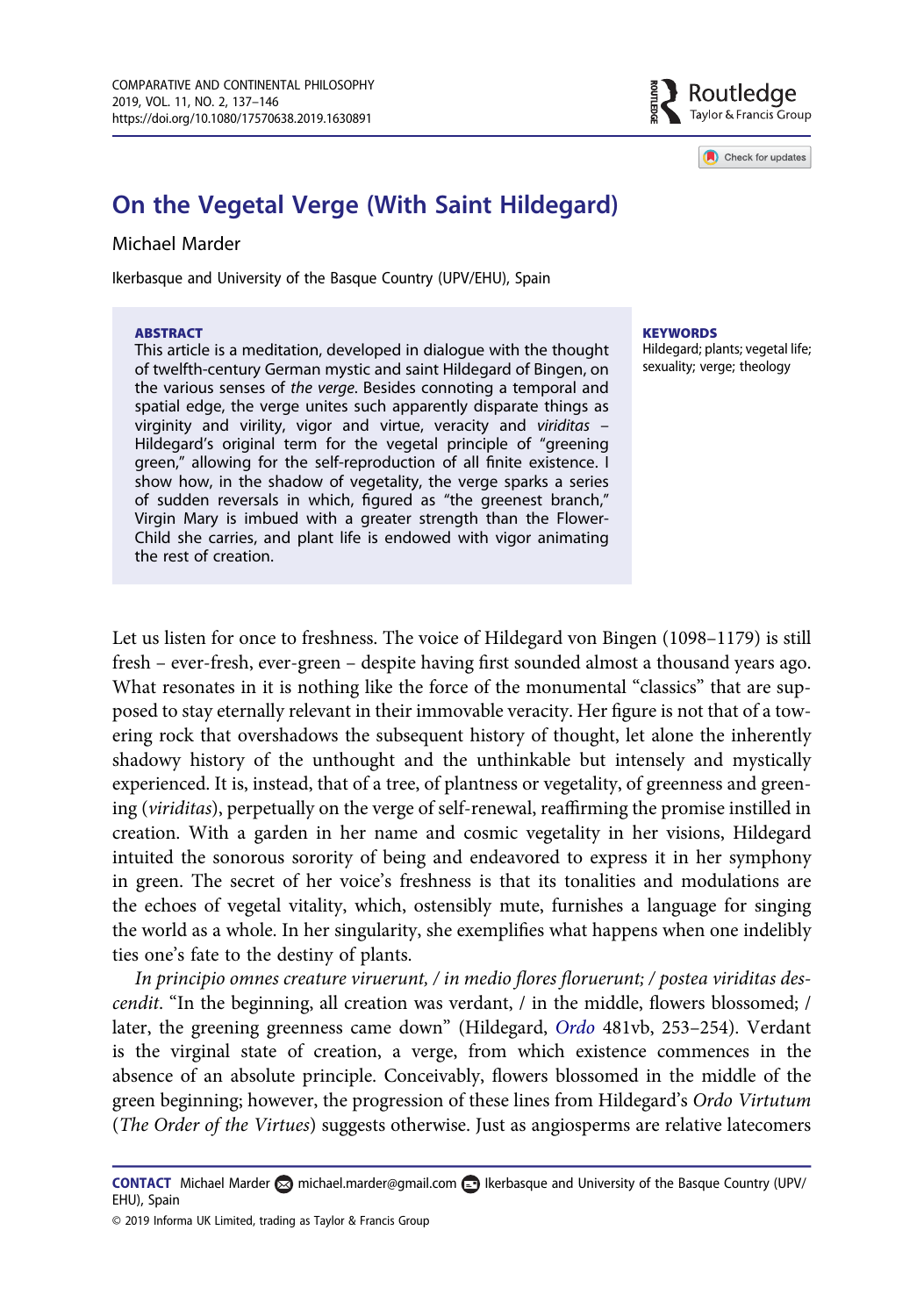<span id="page-2-0"></span>on the evolutionary scene, so flowers mark a departure from the universal greenness and greening of the beginning. Their vibrantly multicolored petals enchant and detract from that which is at once a color and not a color, namely viriditas saturating the flora as much as the formally non-vegetal realms. Flowers are, furthermore, a kind of centerpiece, placed in the middle of a natural-spiritual history Hildegard is writing. Slotted between the plenitude of the verdant beginning and the retreat of viriditas auguring de-creation, they are both the mediators and a midpoint on a downward slope ending with ariditas, the advance of dryness that poses a grave threat to the greening greenness of life.

Could Hildegard have foreseen the current devastating desertification of the world attributable to deforestation and global warming? Are these the palpable effects of the intangible retreat of viriditas? Whatever the answer, in The Order of the Virtues there is nothing inevitable about the history of life. We ought to "remember this: that the fullness which was created in the beginning / need not have run dry [*memor esto, quod plenitudo* que in primo facta est /arescere non debuit]" ([Ordo](#page-10-0) 481vb, 260–261). The beginning recommences, time and again, from the vegetal verge that, finite yet resilient, pushes against the advent of dryness. It is not (or, at least, need not be) depleted in the end.

\*

In the beginning was spring. It began without anything verging on it and without it verging on anything: no winter behind, no summer ahead. But it was, in itself, a verge for the greening of existence. That is the initial viriditas Hildegard invokes, the condition of Adam and Eve, who lived like a pair of precious hothouse plants in the Garden of Eden. Their Fall is tied neither to the luxuriant green of vegetation nor to flowers but to fruit, corresponding to the moment of viriditas "coming down" (viriditas descendit). The fate of the fruit is to fall to the ground in the state of ripeness; eating from the forbidden variety that grows on the tree of knowledge of good and evil triggers the Fall of (unripe) humanity. By that time, which is the beginning of secular time and of world history, the initial spring is long over, the paradisiac plenitude of *viriditas* having drawn to a close. Ariditas is now the order of the day, but what prevents viriditas from running dry entirely?

The answer may lie in a juxtaposition of the first spring and the verge of regeneration it has become in the seasonal cycle. As we know it, the spring is a beginning that begins after the end, when the dead of winter has ebbed away. It announces the rejuvenation and, indeed, the resurrection, of nature, but also the replenishment of viriditas. After the Fall, spring is the impersonal prototype of Jesus, who reanimates the energy-matter of the Garden of Eden on the cross, with the wood of the cross – it, too, admitted into a sublime vegetal afterlife upon the cutting of the tree it was made of. His mother (*mater*, materia) is in close semantic and ontological proximity to that spiritual matter rooted in the world of plants. "You are that luminous matter [es tu illa lucida materia]," Hildegard observes in her "Antiphon for the Virgin" ([Symphonia](#page-10-0) 10.12) where she also refers to Mary as prima materia (10.15), the prime matter or the primary matrix of redemption, the verge of another spring.

The descending part of the orbit in which *viriditas* rotates acquires a double meaning. It describes, on the one hand, the diminution of vegetal freshness, the drying up of creation's self-renewing power that first afflicted Adam and Eve. On the other hand, it reflects the earthward movement of *viriditas* in a divine incarnation countering the steady approach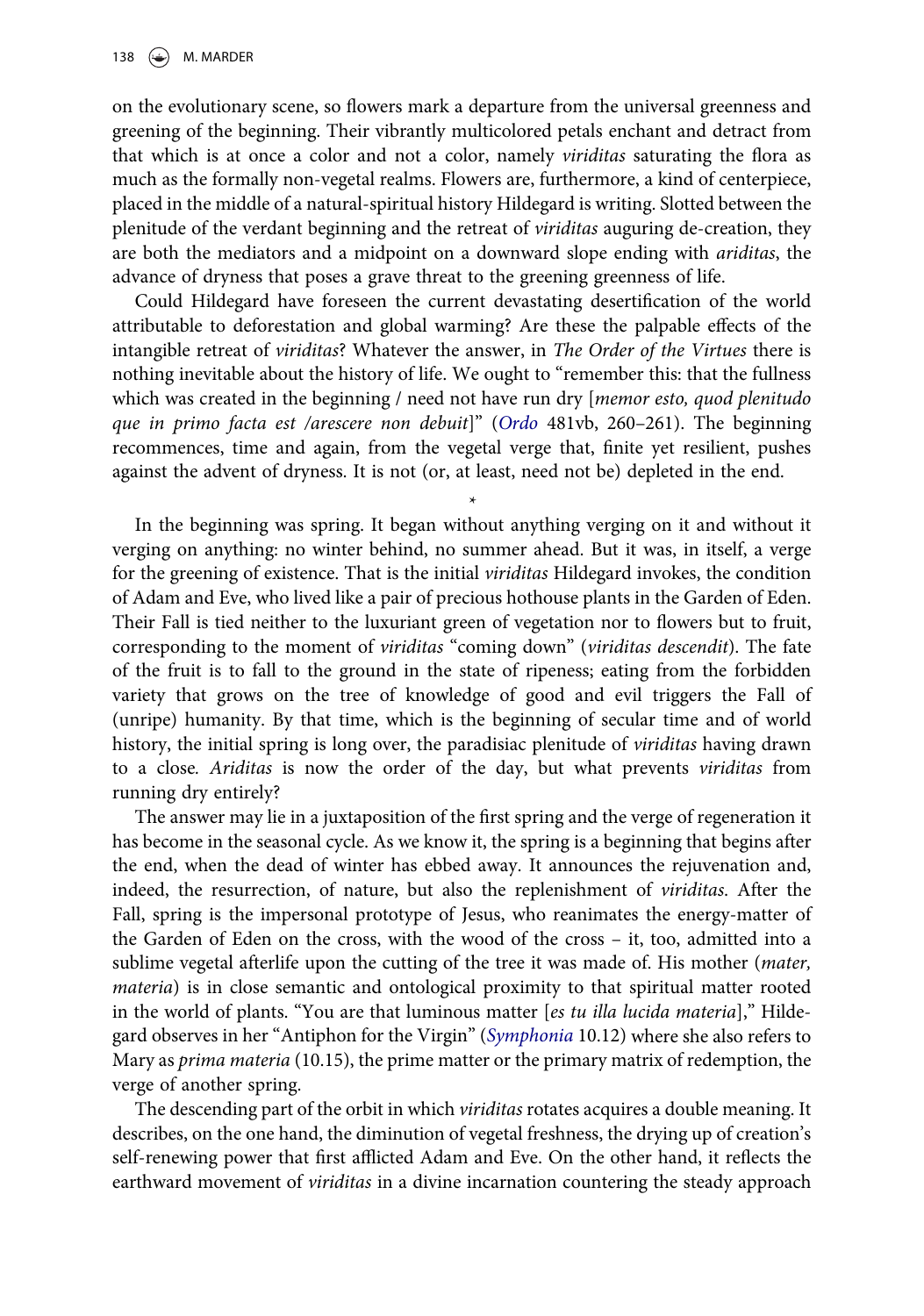of ariditas. The ambiguity of greenness "coming down" is unavoidable: the figuration of viriditas in both Mary and Jesus obliquely repeats and undoes the drop that the Fall represents.

Still, Hildegard will refuse to identify Mary with a ripe fruit harboring the seed of salvation. Prior to fruit and flower, she greens; she is "the greenest branch," viridissima virga ([Symphonia](#page-10-0) 19.1), on which the flower of redemption will then blossom ("the time has come for you to blossom in your branches [venit tempus quod tu floruisti in ramis tuis]" [19.2]). We will return to this verge of the verge, to the virgin who is a *virga*, and unfold its (and her) multiple implications, complications, and co-implications. While the fruit falls down and leads to the downfall of humanity, the greenest branch lifts its leaves and the flower of redemption up. In a genuinely revolutionary move, time itself is rewound from its late fructiferous stage back to the middle (flower; Jesus) and to the incipient plenitude of viriditas (green branch; Mary). It flows back from the fall and summer to the spring, the period when sprouts emerge from the earth and buds give way to leaves, the infinitely reiterated vegetal surfaces exposed to the sun.

This exposure and openness, rather than the concealment of the seed in the fruit, define the being of Mary and Jesus alike. A pregnancy that is a blossoming, not a coming to fruition, departs from the strict teleology of accomplishment. A flower may or may not be productive of something else; it may or may not be an evanescent stage on a predetermined path to the fruit, in consonance with how the virgin conception and birth of Jesus deviate from the tenets of reproductive sexuality. In the greenest branch and its flower, viriditas is not exhausted, as it is, in various ways, in the fruit and in ariditas. Insubordinate to externally posited ends, it is full of itself alone, the infinite joy and enjoyment overflowing verdant being at its superficies, in the marvelous proliferation of open vegetal surfaces, the leaves and the flowers verging on the other (sunlight, insects … ). That is why "the fullness [plenitudo] which was created in the beginning / need not have run dry": the second spring scintillates with the vigor of the first. And that is also why, thanks to the greenest branch, all that was dry (arida) "appears ... in full green [apparuerunt ... in viriditate plena]" ([Symphonia](#page-10-0) 19.4): the very appearance of what appears is brimming with viriditas on its sentient surfaces.

Hildegard's Mary is not gratia plena (full of grace) but viriditas plena (full of greenness and greening) or, better, she is gratia plena insofar as she is viriditas plena. Her plenitude graciously and gratuitously wells over in the material and maternal form of viriditas. This form has little to do with a hollow cask ready to receive any contents whatsoever. Instead, the essence is the skin of appearances, the surface with its essentially superficial feature: color. "Full of green" is fundamentally a matter of appearance, inscribed into the quasiconcept of viriditas, in which how something presents itself gains in significance over what is presented. A modality of existence prevails over abstract being in this phenomenology of the verge, where spring is a code word for the time of coming to appearance, the flourishing of and on the surface, and the confluence of greening and greenness.

At the same time, there are no metaphors and allegories in what Hildegard's voice conveys. Viriditas is not the vigorous force of plants symbolically transposed onto other forms of life, including divine vitality, any more than the event of resurrection is a figurative interpretation of natural processes – for instance, the reawakening of vegetation after its wintery slumber. To Hildegard's mind, the opposite is true. The rebirth of nature in the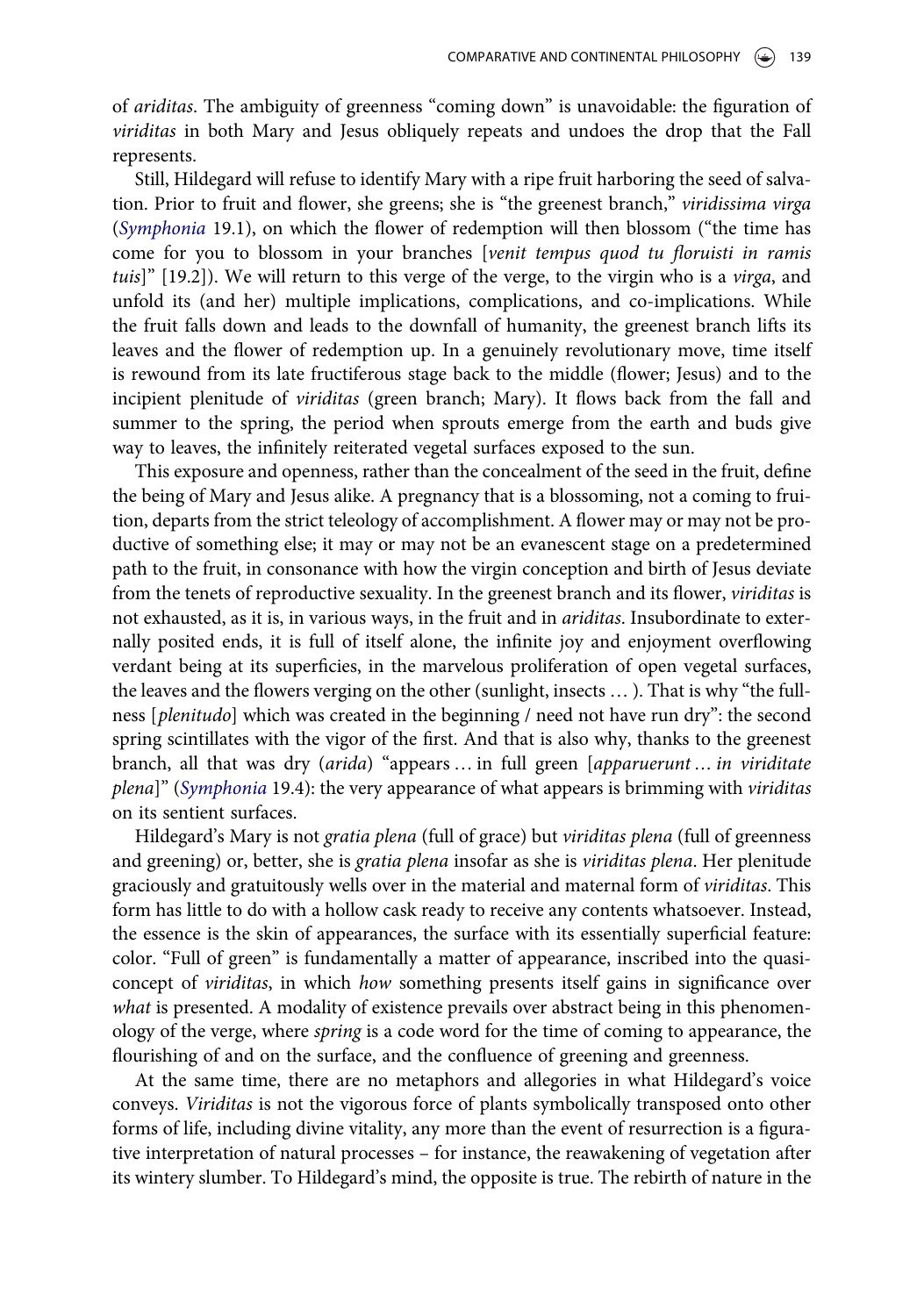<span id="page-4-0"></span>spring reenacts the divine drama, which, in turn, plays itself out among disparate parts of plants and in distinct aspects of viriditas.

It is in a rigorously non-allegorical, non-symbolic sense that we, humans, are also plants: together we partake of the greening greenness that is undeniably more obvious and sensuously present in actual vegetation. Viriditas is, after all, the energy of creation and of recreation; the green essence it names is to be interpreted not only as an adjective that describes a real quality of things (that is, a certain color) but also as a verb that refers to the active making-green, the greening of the world in the course of its becoming-world. The energy of creation, transmitted through the divine word to the creatures, is irreducible to a pure potentiality devoid of substantive realization:

By the word of God, every creature is made both visible and invisible, and without it no being, no living spirit or greening greenness, endures [Per verbum Dei omnis creatura tam visiblis quam invisibilis facta est, quae in nulla essentia, videlicet viventis spiritus aut viriditatis, sub-sistit] ([Liber divinorum,](#page-10-0) I.iv.105, 252).

While plants are both visibly and invisibly green, humans retain only a trace of invisible greenness, not as a substantive quality but as an activity of making-green, connected to the creative energy boiling in the word. That is to say, the incarnation of viriditas in us is less perfect than in plants, insofar as its perceptible dimension is missing from human existence.

\* We are plants *and* we are the others of plants. Can both assertions be equally and simultaneously valid? I should perhaps specify that we are the plants' others who stray from the energetic fullness we are enjoined to embody and who, regardless of our divagations, remain plants: camouflaged, unrecognizable, obscure. Viriditas is lopsided and perverted in us (or should we say that we are the perversion of viriditas?). Besides the lacuna of sensuously manifest greenness in human carnality, our enactment of viriditas turns it against itself, contributing to the global spread of aridity and causing everything fresh to wither. Now, if the word of God is verdant, if God's creative finger is green – "O, the greening greenness of the finger of God  $[O \; viriditas \; digiti \; Dei]$ " ([Symphonia](#page-10-0) 42.1) –, then desertification and deforestation uproot the word and thwart divine energy. Bereft of visible greenness, humanity also rejects the invisible greening that binds us to the rest of creaturely life in an insistent repetition of the creative act. By contrast, religion reties the thread of viriditas always on the verge of being cut, whether in the spot where substantive greenness touches active greening, or there where the human creature undercuts itself along with its world. Hildegard attempts the rebinding in her unique style, adding her voice via vegetal mediations to the word of God, saying-naming-singing-thinking viriditas, from which she borrows, unable to contain it (or herself, for that matter), her own freshness. (The word and the thing it names are uncontainable; they flood – *cum ei* viriditatem infundit, "flooded with viriditas" – the ear and the flesh, like abundant morning dew that saturates the grass [[Symphonia](#page-10-0). 17.6]. Recall, in this regard, the plenum of sheer joy and enjoyment in the virgin conception.)

Viriditas that verges on being cut is a corollary to the human perversion, to the perversion that is the human, traversed by a colossal energy asymmetry. The time of the verge is discontinuous, ruptured, and replete with tense expectancy: one state is about to end, and another promises to begin. Verging on something else entirely, an event is suspended at a point between the end and another beginning. So, a voice on the verge of speaking or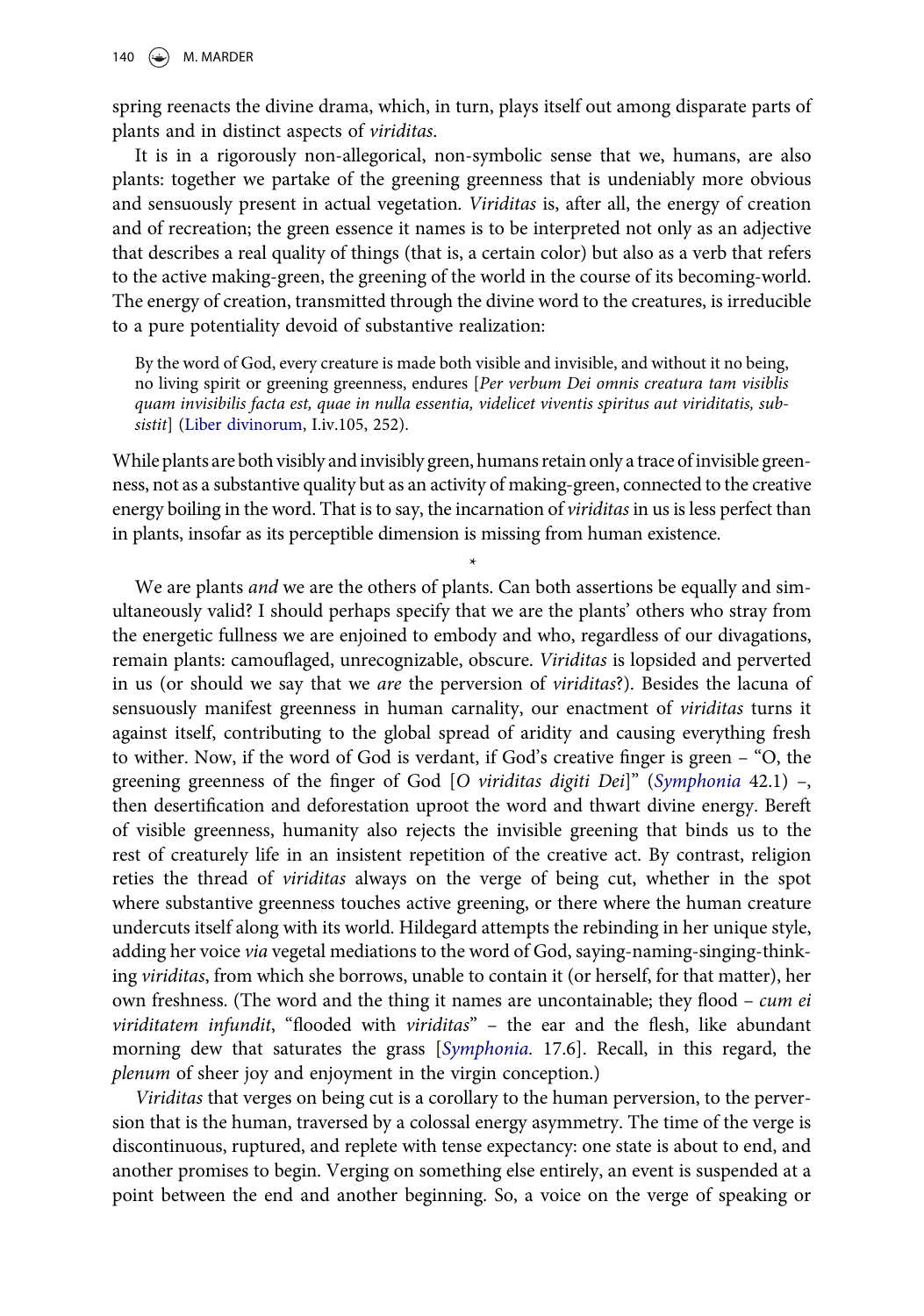singing hovers between silence and sound, even if silence itself is vibrant, vibrating with the sonority of the verdant word that precedes and succeeds the utterance. A spatial position on the verge is similarly fragile, lodged at the edge of a narrow surface, shaped (should we seek guidance from etymology) as a twig, a shoot or a slender green branch. Everything is uncertain, twisting and turning between the point of an event and the edges of a surface, between a noun and a verb ( $a$  verge and to verge: energy's substantive and active-verbal expressions), between the visible and the invisible, the past and the future, the plant and the other plant or the plants' other.

\* The verge is fragile, then, but fragility is not exempt from the verge's reversals, its tendency to swivel, to pivot on itself, to turn around its axis, as in the nutational movement of plant growth, to contradict itself and to thrive on its self-contradiction. Though tender, the shoot is strong; it shoots up from the earth and carries the leaves and the flowers skyward. When Hildegard calls Mary "a leafy branch [frondens virga]" ([Symphonia](#page-10-0). 15.1), she is playing on the verge, with the verge that metamorphoses into the virgin and the branch (virga). More surprisingly yet, in her vegetal apparition, Mary is incredibly virile: "standing [stans]" in her nobility (15.2); setting "us, frail ones [nos debiles]" free (15.5); "raising us up [erigendum nos]" (15.9). In a vegetal carnival of sexual difference, the branch makes itself rigid and erect, its behavior prefiguring the male member, the penis, which once bore the same common name in Latin, virga.

We will come across other allusions to the virgin's virility, whereby she appears stronger than her son. Typically considered the antipodes of human sexuality, virginity and virility belong to a broad textual and contextual frame uniting them with vegetality, verdancy, vigor, life (vita), virtue, and veracity in Hildegard's oeuvre, not to mention with the verge itself. One consequence of this lineage for our discussion is glaring: the cut of viriditas factored into the human condition is the cut of castration. Our alienation from the actual greenness of the plant world and from the greening power of life emasculates us with reference to the masculine as well as the feminine connotations of *viriditas*, striking at the root vir before its branching out into virginity and virility. Healer that she is, Hildegard strives to cure, to rebind, this deep wound, around which human identity has in the meantime accreted as a petulant emanation of original sin. What are the treatments she prescribes?

(1) Cutting the cut. Assuming that the forbidden fruit is the material cause of the sin, responsible for the castration of humanity, the mission of the Holy Spirit is to cut it off: "But you hold a sword ever / ready to cut off [abscidere] / what the poisonous apple [noxiale pomum] / brings forth through the darkest homicide [nigerrimum] homicidium]" ([Symphonia](#page-10-0) 27.5). With nearly surgical precision, in a kind of negation of the negation, Hildegard suggests cutting out that which cuts humans off from the root of life, that which kills the human in "the darkest homicide," whence humanity emerges *qua* humanity. Additionally, she proceeds to cut the fruit from the divinevegetal genealogy she is writing, so that only leaves and flowers endure. We must fall out with the Fall, let it fall by the wayside, make a detour so as to return to the greening greenness before it has yielded its late and poisoned fruit. Perversity must be perverted, turned around, bent, inclined toward something or someone else, verging on another state, if the hope for a cure is to bear its non-fruit.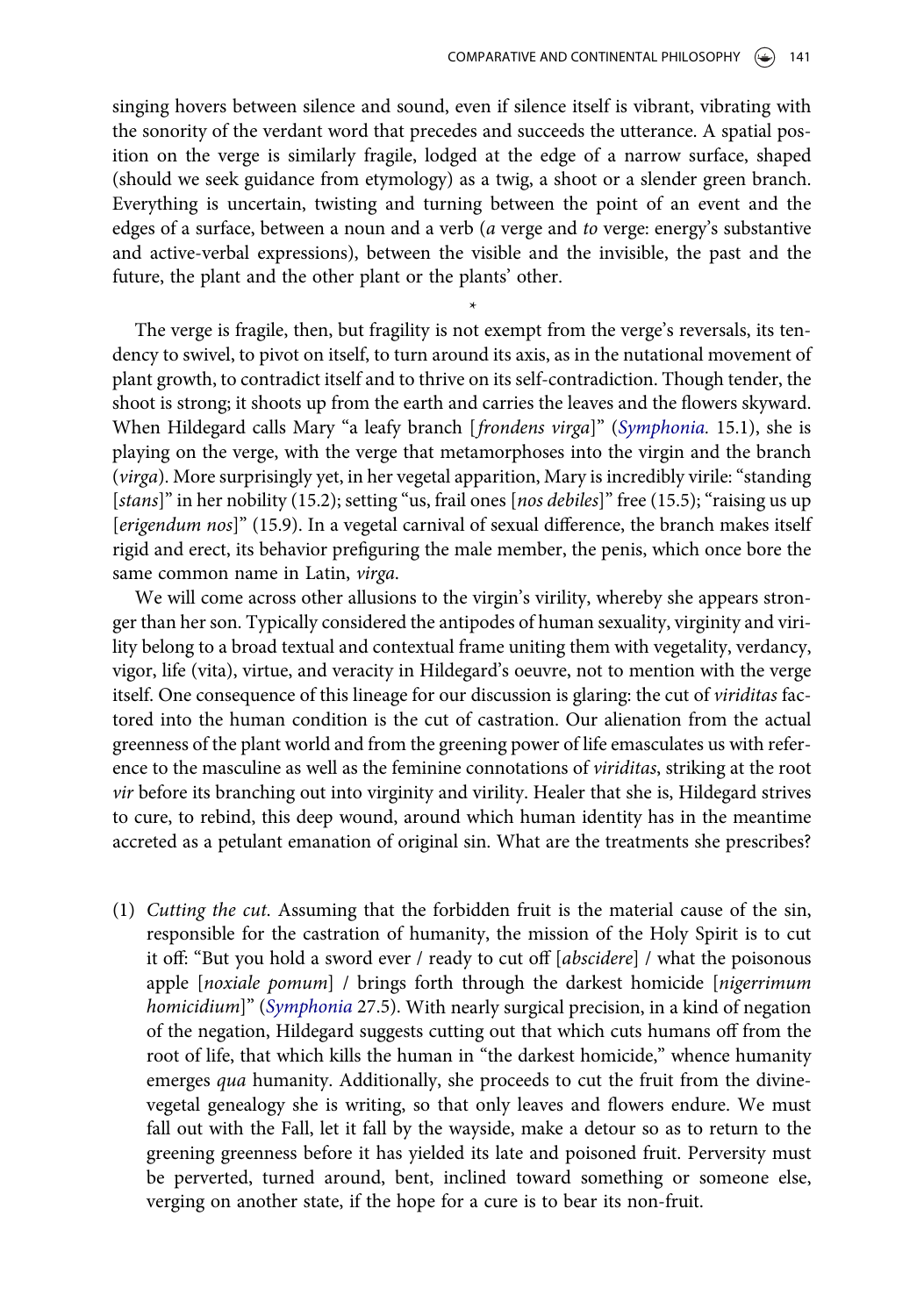- 142 (a) M. MARDER
- (2) Restitching the lost phallus. Here is one of the oldest compensatory techniques on the books: a shaft of light becomes a powerful replacement for castrated urges, desires, and even organs. In her "Responsory for Virgins," Hildegard exclaims: "O most noble viriditas / that is rooted in the sun [que radicas in sole] / … You blush like dawn / and burn like a solar flame [et ardes ut solis flamma]" ([Symphonia](#page-10-0) 56.1-2; 56.10–1). Through the virgin, who embodies viriditas, the rays of green greening reach every corner of the earth and give off light and heat, the two classical "powers of fire" enlivening portions of creation that have dried up and perished. Parallel to the history of metaphysics and its uneasy relation to vegetal life, divine *viriditas* operates a reversal: it flips the plant, so that the root is not in the ground below but in the sky above - "you are rooted in the sun," *radicas in sole*. Rather than mired in unconscious existence, the root shines and burns, as it does in St. John, "the sweet chosen one," "who in the most intense ardor / flashed forth as a root [effulsisti, radix]" ([Symphonia](#page-10-0) 36.2–3). Plato put the plant in its human form upside down, rooted with the invisible filaments of the mind in the topos ouranios of ideas. Hildegard, for her part, does not sublimate vegetality: "rooted in the sun" is "the most noble viriditas." The greening green of plants hinges on the life-giving power of the physical sun, not on the metaphysical double of the celestial body. To turn back to vegetality and the solar blaze, to the one through the other, is to turn down the virtual supplement of ideal light and eternal life.
- (3) Discovering plenitude in a perceived lack. Methodically, if also intuitively, Hildegard shifts the center of gravity in power relations in order to address the imbalance within  $vir$ , between virginity and virility. In fact, in the absence of fruit, her efforts involve the opposite of gravity: the corporeal elevation of vegetal growth. The branch is a mobile support lifting other plant parts, birds, insects, and small animals, while staying in touch with the terrestrial sphere. Mary hoists Jesus who carries the weight of the world on his shoulders. She is *virga mediatrix*, "the mediating branch," for the blossoming of a "beautiful flower" ([Symphonia](#page-10-0) 18.2; 18.7). Far from a mere receptacle, she plays Jesus's part before he, himself, does. The middle of the middle, the mediator for Christ-the-mediator, she is nothing like a faded background for divine self-sacrifice. Though "only" a branch, she embodies viriditas, the vegetal life that flourishes in the middle between earth and sky, light and darkness, and that is the middle from which the world stems in its ongoing regeneration. On the vegetal verge, a beginning that is not absolute (that is, not arising  $ex$  *nihilo*) is the middle: the phrase "In the beginning, all creation was verdant" says as much, in the same breath saying and unsaying, contradicting the beginning. There, plenitude bursts through the appearance of lack, through the fundamentalist and productivist perspectives on the middle as *already not* at the fecund beginning and not yet at the fructified end.

Hildegard's third cure is an overarching intervention into the worlds of plants and humans under the sign of power, its relations destabilized and upended. The subtraction from a polarized scheme of things of the vegetal middle – the milieu of growth replete with its own meaning in excess of the logic of governing principles and commanding ends – mirrors the extraction of a rib from Adam for the purpose of creating Eve. "How great," Hildegard writes, "is / in its power the side of man  $\left| in \right|$  viribus suis latus viri $\left| / \right|$ from which God produced [produxit] the form of woman" ([Symphonia](#page-10-0) 20.4a). In both

\*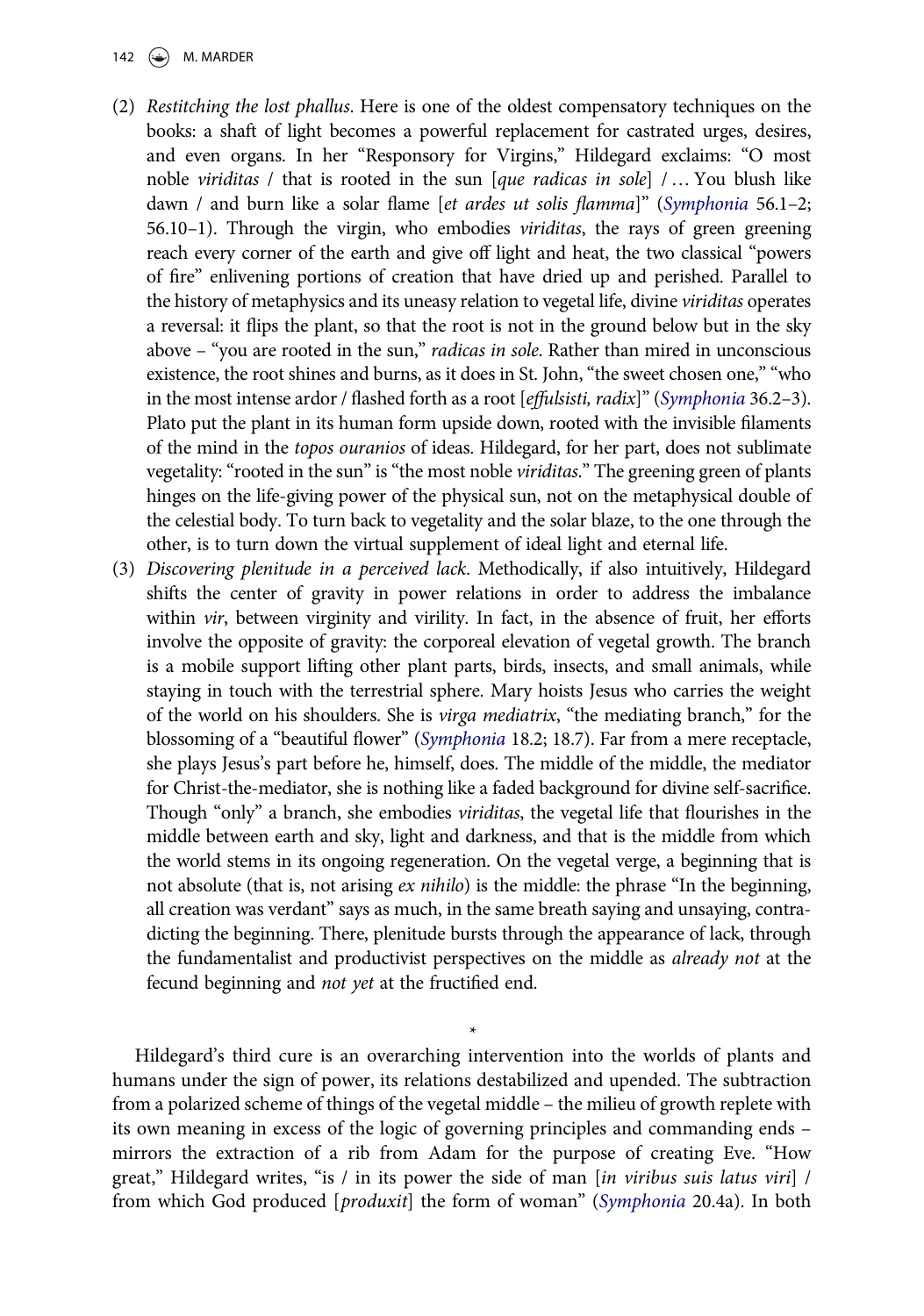instances, the discarded and superfluous element, be it the "excluded middle" of vegetal becoming or the rib Adam could live without, is what bestows sense on the whole that gives it up.

Formal logic overtly excludes the middle in a foundational act tantamount to an admission to its inability to think life, growth, metamorphosis, in a word, movement, in its ample senses. Its practitioners construe the exclusion as an idiosyncratic strength, affording them crystal (mineral, not vegetal) clarity. In a cognate development, the historical disempowerment of women is a ruse thrown over the surplus of power that they are, as opposed to the one they have. The highest concentration of the power of man (viribus viri), Hildegard intimates countering formal logical axioms, is not in man; it lies or swirls on the side of woman, in the side Adam can no longer deem his own. The rib is a verge, an ersatz virga, stronger than the male member of which it is reminiscent. Crossing, as she is apt to do, from Adam and Eve to Jesus and Mary, from the rib to the branch, and from the forbidden fruit to the sublime flower, Hildegard dares sing: "O, the sweetest branch [suavissima virga] / … what a great power [magna virtus] this is!" ([Symphonia](#page-10-0) 21.1; 21.3).

Eve is not the sole point of reference for Mary's virginal variation on the verge, however. Embracing both sides of sexual difference, the greenest branch that betokens the arrival of humanity's second spring is also comparable to Adam: "Your leaves flourished [*floruisti*] / in another way /than Adam, who produced / the entire humankind [omne genus humanum / produceret]" ([Symphonia](#page-10-0) 20.1b). Because Mary does not bear fruit, the virginal verge is not productive. Humanity proliferates on it otherwise: more exuberantly, more faithfully to the greening green of viriditas than a productivist ideology would allow. That ideology is at the heart of the Fall. The way Adam generates the rest of humanity is of a piece with original sin, albeit not in the usual sense of a maculate, stained conception (Eve is conspicuously absent here). He is fascinated with and drawn to the fruit at the expense of other plant parts, among them the flowers, judged meaningless in and of themselves, deficient and incomplete as the fruit's mere anticipations or potentially empty promises. So much so that the obsession with fruitful productivity interferes with the flourishing that, besides its independent meaning and value, is the necessary precondition for fecundity.

Productivism and the teleology of fruition that informs it severely restrict the range of what may be legitimately engendered, not least in the human form. The tragedy is that, just as God "produced [produxit] the form of woman" from the verge that was Adam's rib, so Adam produces (produceret) the human genus, bewitched by an exceptional product of plant kingdom, "the poisoned apple." The exceptionality of the forbidden fruit is, precisely, that it is a fruit, serving as a model for successful accomplishment in our conduct in general and in sexual reproduction in particular.

All this makes God culpable not only as a producer of human forms and not only as the creator of the tree of knowledge but also as the giver of the first commandment, Be fruitful and multiply! The commandment transforms fruit into a verb in the plural imperative (the Hebrew p'ru) and mandates the couple's fruition in its progeny. The forbidden fruit is, of course, not the same as any other kind of fruit, nor is it synonymous with fruitfulness as such. That said, it is not by a sheer coincidence that God's positive command and prohibition both revolve around fruit: their entwinement means that to obey the divine order is already to sin, and to sin is to follow God's injunction. This constitutive perversion does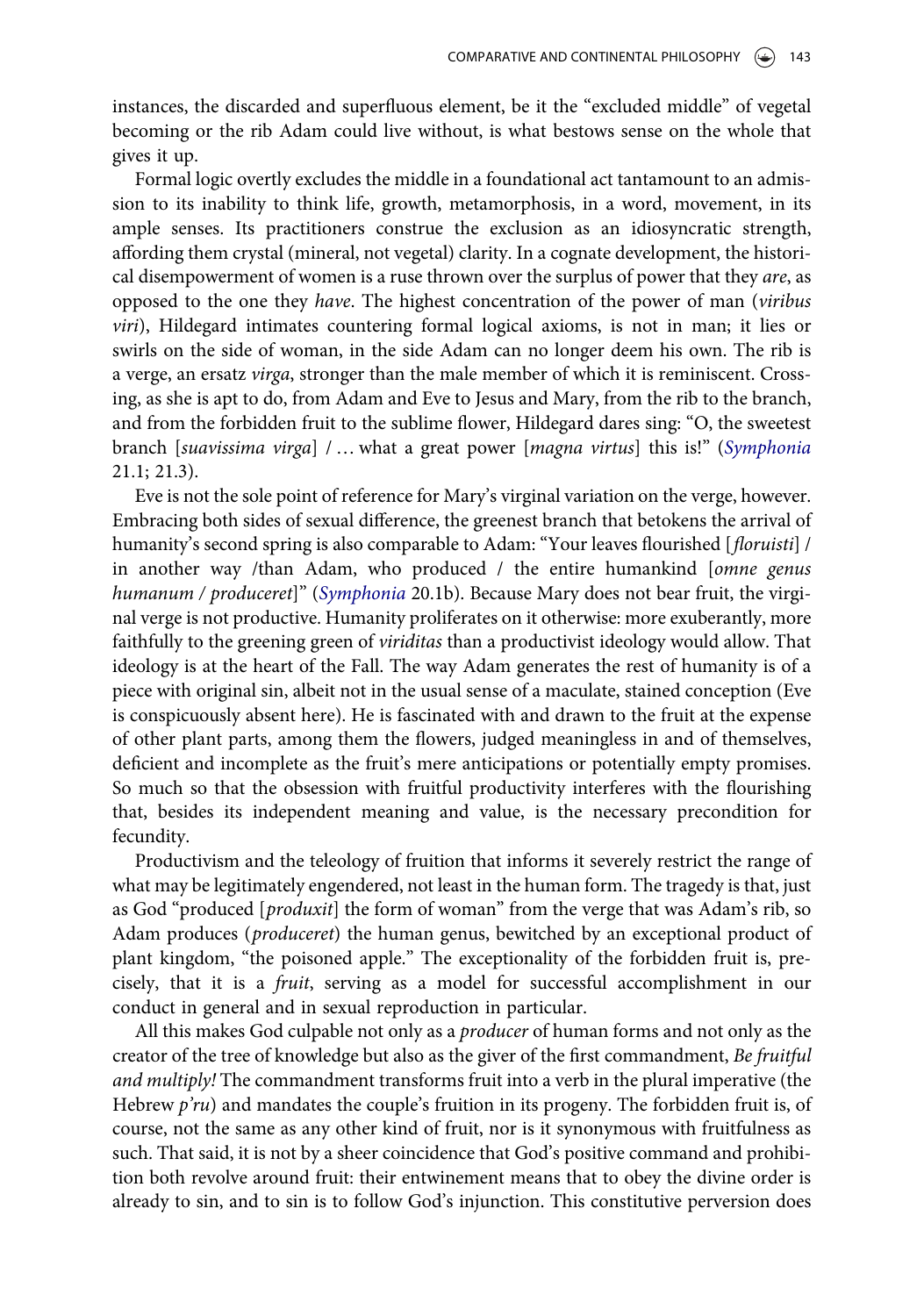not lend itself to being easily remedied; the bids to reverse it by keeping to an unequivocally righteous code of behavior are futile. Hence, the roundabout formulations of Hildegard's "cures."

\* The virginal reconfiguration of humanity is meant, above all, to steer us away from the logic of achievement, according to which the process is overshadowed by, consummated, and consumed in the final product. An alternative energy is at stake on the verge: the fullness of leafing and flowering, the energy of the surface that, rooted in the sun, does not follow an inevitably entropic trajectory and that reinvents accomplishment on the hither side of fruitfulness. The path of *viriditas* is not a means to an end that, once actualized, would erase the tracks that led to it. The greening green is the means and the end, the one folded into the other, complicated and co-implicated in engendering (without producing) the finite sense of existence.

With vegetal freshness for a linchpin, unless it is a brush for painting green the human and the divine alike, Hildegard's energy does not derive from an unspoiled and undying metaphysical source, itself indistinguishable from conventional monotheistic God. Viriditas goes along with the birth and death of God, who is the same as and totally other than the deity of monotheism. Colored in with the greening green, the outlines of Mary and Jesus are discernible in the coming to appearance of growth and the decay of plants, beckoning with the afterlife of regeneration from dirt. The virginity of the verge that Hildegard celebrates is not the untouched, primordial purity of an ideal; on the contrary, the verge is originally contaminated by that upon which it verges, viriditas beginning in the middle, the beginning beginning in the middle. … The greenest branch's fragility and strength, flexibility and carrying capacity, are, therefore, not analogous to the always rigid and thoroughly dried up erection of the metaphysical edifice left brittle by the retreat of vegetal freshness. Its movements oscillate between an ascent, hoisting the sublime flower of salvation, and a flourishing descent – incarnation, conception – that is other than the fall, or the Fall. Fulfilment abides between and within these movements.

Shorn of omnipotence, the "virginal branch [virginea virga]" of Christ's birth ([Sympho](#page-10-0)[nia](#page-10-0) 58.3) delineates a new set of coordinates for energy and power, which turns out to be all the more powerful the more it gives up the illusion of being all-powerful. Its transvaluation of actuality and potentiality occurs on the verge of another day, "as if at dawn [quasi aurora]" ([Symphonia](#page-10-0) 22.10). From the standpoint of the powers that be, nonetheless, the branch and the flower blossoming on it are powerless: playful, superficial, colorful, "merely" ornamental, childish, forever immature inasmuch as they do not culminate in a fruit. But that is the perspective of the preceding day, which is already over, which is always-already over, happily at its end before having actually ended. There is no arguing with the partisans of a fruitful dusk, insensitive to verges, to the virginity of time that recommences each year in the spring, each day at dawn, and each moment in the risky leap to the next, also complete in itself. Impenetrable to them is the accomplishment one may attain not in closure and not in the round enclosure of the fruit but in the opening of existence, in the unfurling leaves and petals. In this vein, I read Hildegard's lines: "Today a closed gate [clausa porta] / has opened to us [aperuit nobis] /that which the serpent choked in a woman. /So the flower of Virgin Mary / gleams at dawn" ([Sym](#page-10-0)[phonia](#page-10-0) 11.1–5).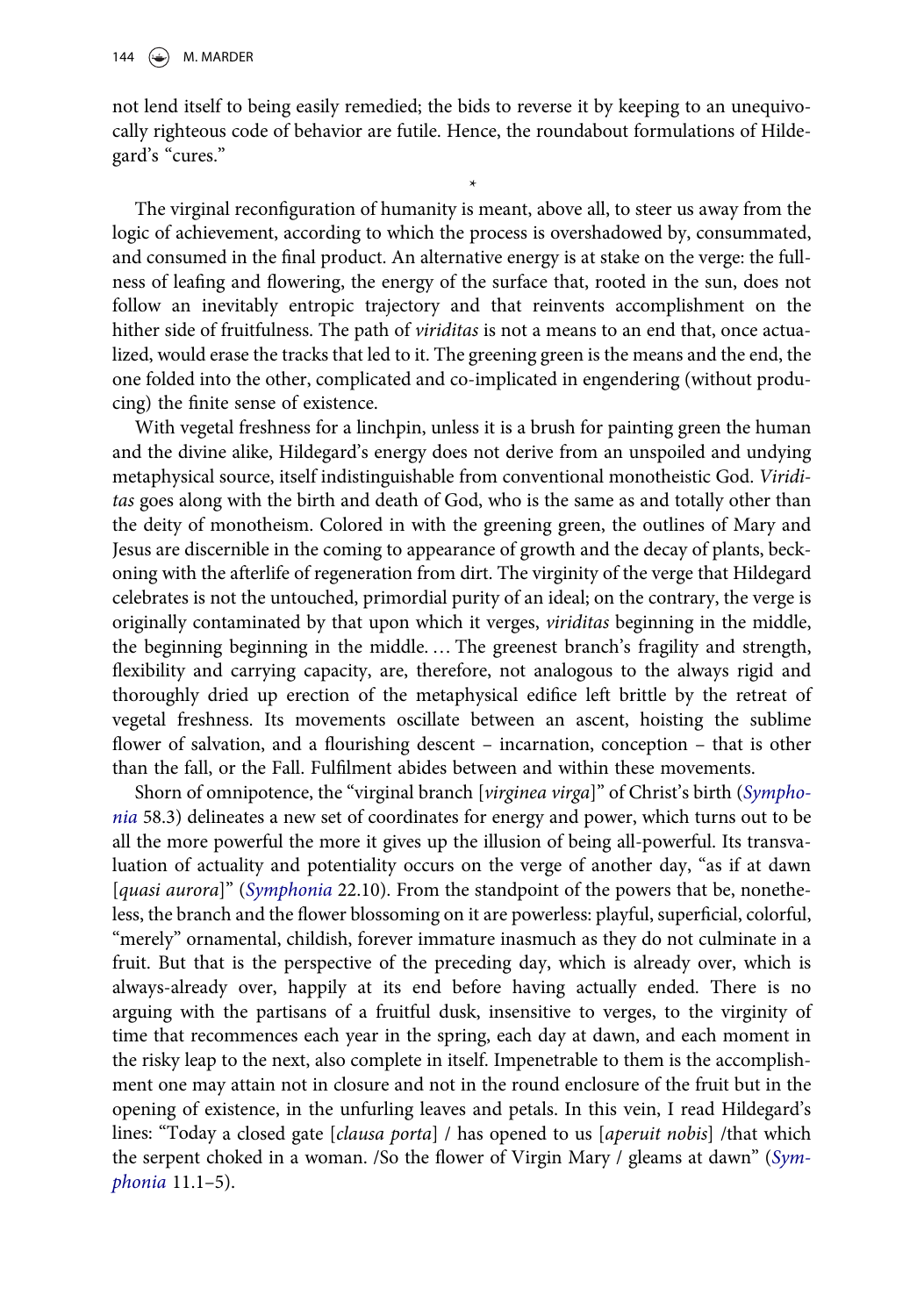<span id="page-9-0"></span>The account of Hildegard's "verginal" thought I have presented thus far is based largely on her Symphonia. In other writings, however, she seems accepting of the fruit that, in the tradition of the Augustinian exegesis, signifies the works of faith. For example, her mystical visions collected in Scivias contain affirmations of this sort:

\*

The mercy of God's grace, like the sun, will illuminate the person, the breath of the Holy Spirit, like the rain, will water him, and so discernment, like the tempering of the air, will lead him to the perfection of good fruits [ad perfectionem bonorum fructuum ducit] ([Scivias](#page-10-0) I.4.25).

Even more troubling for our argument are certain formulations on the subject of virginity as "the most beautiful apple among all the apples of the valley [pulcherrimum pomum inter omnia poma convallium]" ([Scivias](#page-10-0) I.2.24). (To be fair, she still omits – cuts? – fruit from the delightful splendor of paradise, "which blooms with the viriditas of flowers and grass and the charms of aromatic herbs" [[Scivias](#page-10-0) I.2.28].) What is responsible for the sea change in her relation to fruit?

I see two possible explanations. First, the poetic form of Symphonia with its melodic consonances, such as virginea virga, may be propitious to the essential superficiality of the greening green that does not seek its ultimate satisfaction in the fruit. The hymns shed the informative (or, in technical terms, the constative) function of language in favor of singing the praises of Jesus and Mary, God-the-Father and the Holy Spirit, the saints, and the Church. Apparently ornamental, they let language flourish and blossom without forcing it to bear fruit. Second, deeply engrained differences among plant parts, especially those relevant to the physical and metaphysical distinction between surface and depth, vanish as soon as one surveys them with the fresh gaze of viriditas. Regarded from the middle that is not swallowed up in the end, the energy of the greening greenness surging in the measure in which it is "realized," the fruit is as open as the leaf. The unbolting of the gates at the dawn of another day may have to do with a perspectival switch from the fetish of a deep essence, withdrawn and enclosed in itself, to essence's gleaming on the surface of things, a fleur de peau.

How far are we from the verge? How close to it? Have we ever left it behind?

\*

Despite telltale signs of the encroaching geophysical and existential desert, ariditas is not yet victorious and it doesn't have to be, as Hildegard reminds us. While we are living (which means – beyond the biological, psychological, social, and spiritual processes associated with these multiple registers of life – repeatedly and often unawares touching and being touched on the verge of non-life by a revitalizing freshness), there is still some viriditas in us. Thus, there is vegetality and divinity in us, each passing into the other in all their sublimated, sublime, and ineluctably perverse guises. Life remains powerfully virginal and fragilely virile  $\omega$  the verge that is *in* us, its razor-thin spatiotemporal surface turning the core of the human inside out. But the flexibility of the virginal verge is not infinite: life's marvelous and multifaceted capacity for self-reinvention may, more or less abruptly, come to a non-fruitful end. The question for today – for our today, a verge different from Hildegard's dawn – is how to hear the voice of freshness, with which ears to receive it, when desert aridity verges on a final triumph, when the flourishing verge is on the verge of …